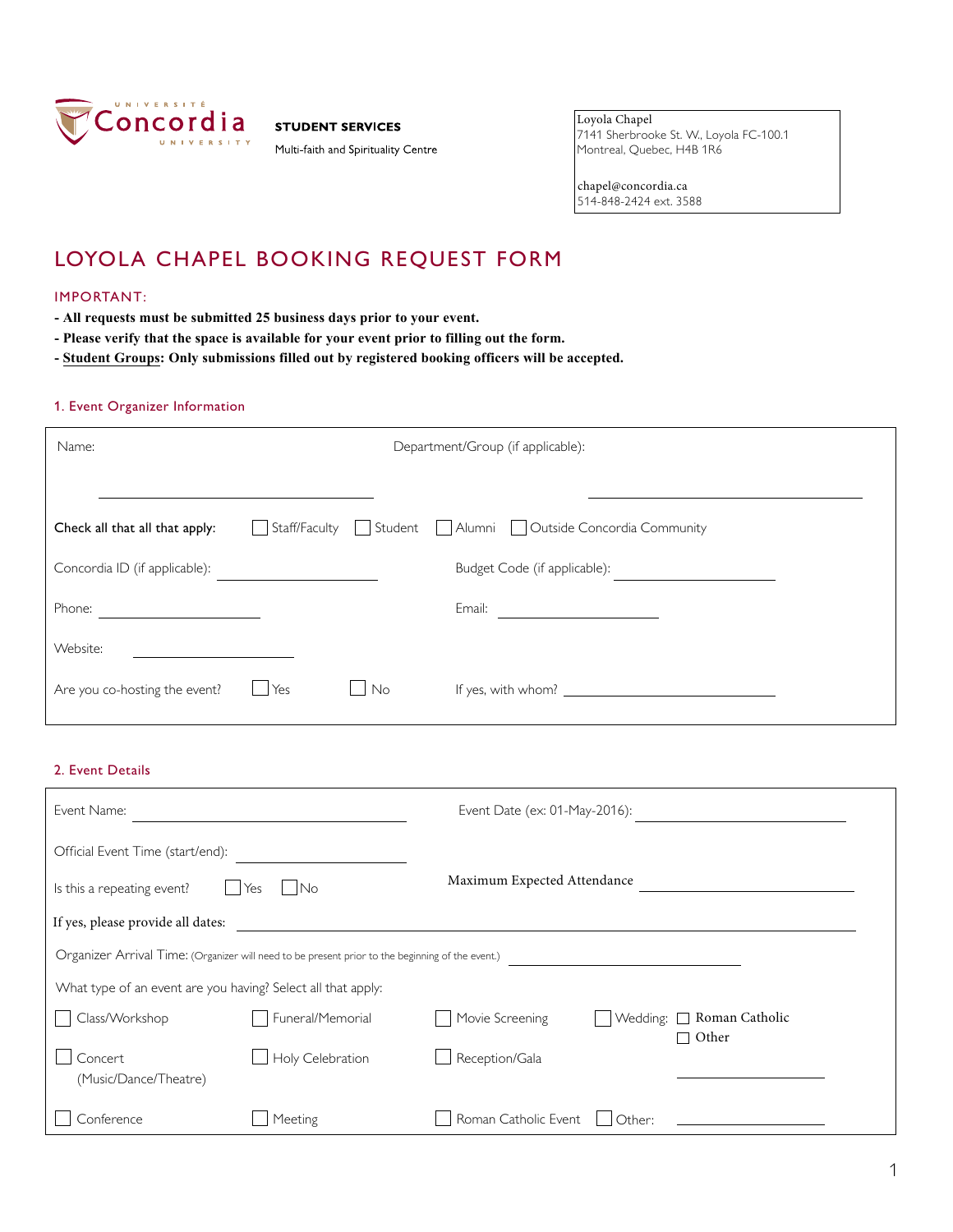Please provide a detailed description of your event. If you are screening a movie(s), provide name of the films.

| The Loyola Chapel has equipment available for use during your event.                                           |                                          |  |  |  |  |  |  |
|----------------------------------------------------------------------------------------------------------------|------------------------------------------|--|--|--|--|--|--|
| Please select which items you would like to request, and include the number you wish to use (where applicable) |                                          |  |  |  |  |  |  |
| * Additional fees may be incurred for this equipment's use.                                                    |                                          |  |  |  |  |  |  |
|                                                                                                                |                                          |  |  |  |  |  |  |
| Altar $(1)$                                                                                                    |                                          |  |  |  |  |  |  |
| Pews                                                                                                           | Coffee Percolator                        |  |  |  |  |  |  |
| Podium (1)                                                                                                     | Hot Water Percolator                     |  |  |  |  |  |  |
| Plastic Folding Chairs (48)                                                                                    | Piano* $(1)$                             |  |  |  |  |  |  |
| Solid Wood Chairs (20)                                                                                         | Music stands (5)                         |  |  |  |  |  |  |
| 3x6 ft plastic tables (10)                                                                                     | Sound system with mic*                   |  |  |  |  |  |  |
| 3x8 ft plastic tables (3)                                                                                      | Projector $(1)$                          |  |  |  |  |  |  |
| Cushions for meditation (25)                                                                                   | $4x6$ ft. screen $(1)$                   |  |  |  |  |  |  |
| Easels (7)                                                                                                     | $5x7$ ft screen $(1)$                    |  |  |  |  |  |  |
| Coat Racks - permanent (2)                                                                                     | $10x16$ ft screen (with set-up fee)* (1) |  |  |  |  |  |  |
| Will you have open flames / candles ?                                                                          | No<br>Yes                                |  |  |  |  |  |  |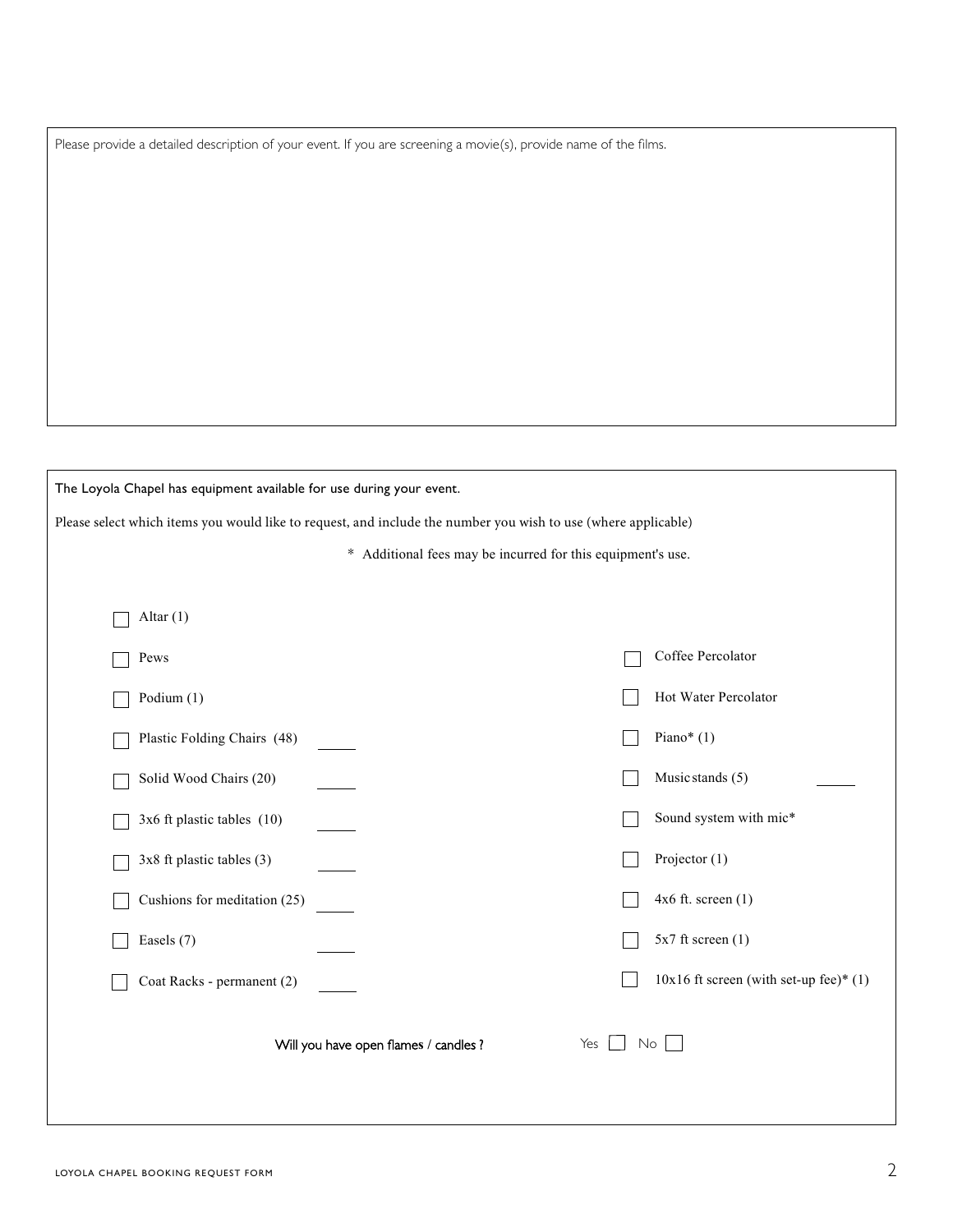